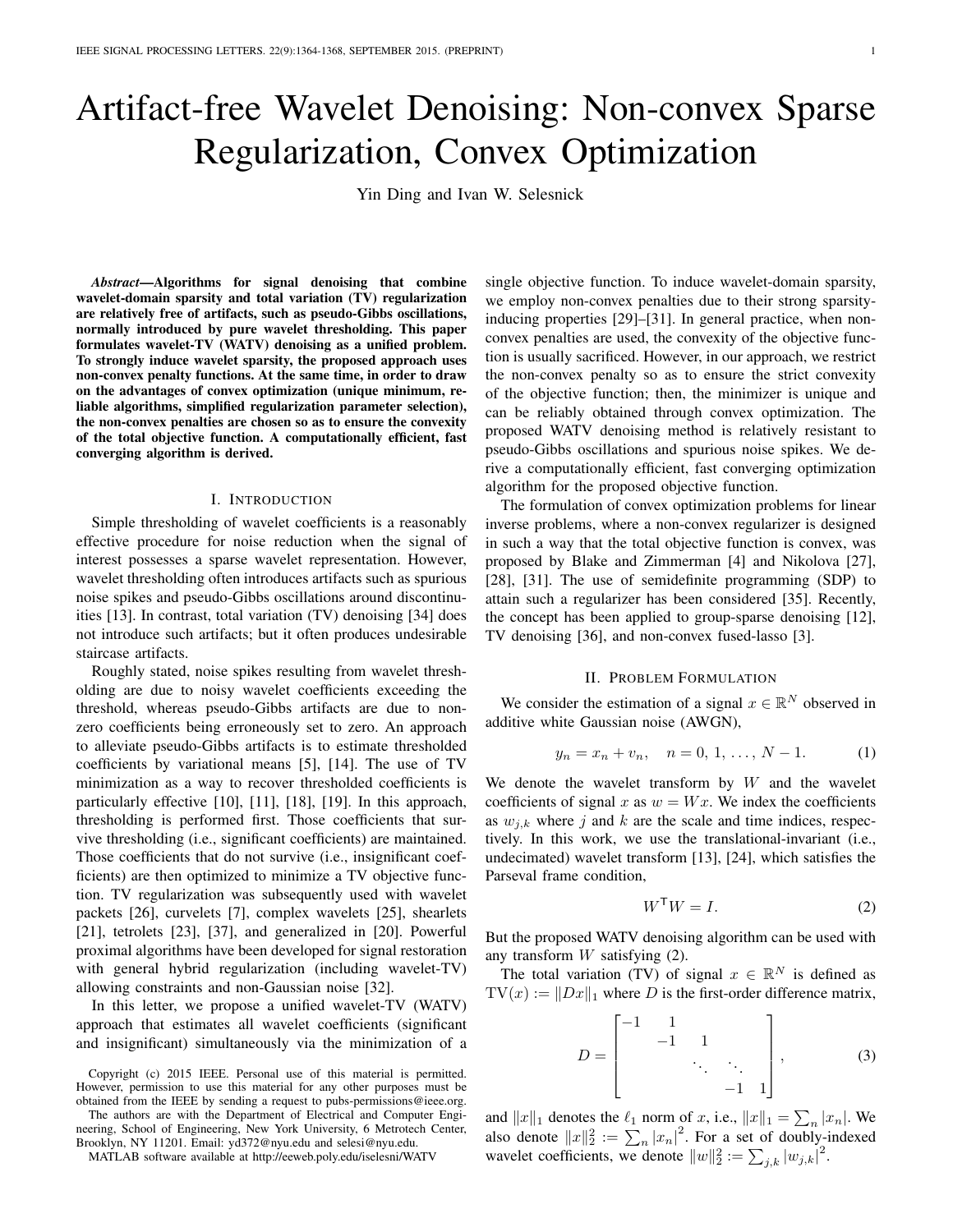The proposed WATV denoising method finds wavelet coefficients  $w$  by solving the optimization problem,

$$
\hat{w} = \arg\min_{w} \left\{ F(w) = \frac{1}{2} ||Wy - w||_2^2 + \sum_{j,k} \lambda_j \phi(w_{j,k}; a_j) + \beta ||DW^{\mathsf{T}}w||_1 \right\}.
$$
 (4)

The estimate of the signal  $x$  is then given by the inverse wavelet transform of  $\hat{w}$ , i.e.,  $\hat{x} = W^{\mathsf{T}} \hat{w}$ . The penalty term  $\Vert D W^{T} w \Vert_1$  is the total variation of the signal estimate  $\hat{x}$ . The regularization parameters are  $\lambda_j > 0$  and  $\beta > 0$ . We allow the wavelet regularization and penalty parameters  $(\lambda_i$  and  $a_i)$  to vary with scale  $j$ .

#### *A. Parameterized Penalty Function*

In the proposed approach, the function  $\phi(\cdot; a) : \mathbb{R} \to \mathbb{R}$  is a non-convex sparsity-inducing penalty function with parameter  $a \geq 0$ . We assume  $\phi$  satisfies the following conditions:

- 1)  $\phi$  is continuous on  $\mathbb R$
- 2)  $\phi$  is twice continuously differentiable, increasing, and concave on  $\mathbb{R}_+$
- 3)  $\phi(x; 0) = |x|$
- 4)  $\phi(0; a) = 0$
- 5)  $\phi(-x; a) = \phi(x; a)$
- 6)  $\phi'(0^+; a) = 1$
- 7)  $\phi''(x; a) \geq -a$  for all  $x \neq 0$

The following proposition indicates a suitable range of values for the parameter a. This proposition combines Propositions 1 and 2 of [12].

Proposition 1. *Suppose the parameterized penalty function* φ *satisfies the above-listed properties and*  $\lambda > 0$ *. If* 

$$
0 \leqslant a < \frac{1}{\lambda},\tag{5}
$$

*then the function*  $f: \mathbb{R} \to \mathbb{R}$ ,

$$
f(x) = \frac{1}{2}(y - x)^2 + \lambda \phi(x; a),
$$
 (6)

*is strictly convex and the function*  $\theta \colon \mathbb{R} \to \mathbb{R}$ ,

$$
\theta(y; \lambda, a) = \arg\min_{x \in \mathbb{R}} \left\{ \frac{1}{2}(y - x)^2 + \lambda \phi(x; a) \right\}, \quad (7)
$$

*is a continuous nonlinear threshold function with threshold value*  $\lambda$ *. That is,*  $\theta(y; \lambda, a) = 0$  *for all*  $|y| < \lambda$ *.* 

Note that (7) is the definition of the proximity operator, or proximal mapping, of  $\phi$  [2], [15].

Several common penalties satisfy the above-listed properties, for example, the logarithmic and arctangent penalties (when suitably normalized), both of which have been advocated for sparse regularization [8], [29]. We use the arctangent penalty as it induces sparsity more strongly [12], [35],

$$
\phi(x;a) = \begin{cases} \frac{2}{a\sqrt{3}} \left( \operatorname{atan}\left(\frac{1+2a|x|}{\sqrt{3}}\right) - \frac{\pi}{6} \right), & a > 0\\ |x|, & a = 0. \end{cases}
$$
(8)

Figure 1 illustrates this penalty and its corresponding threshold function  $\theta$ , which is given by the solution to a cubic polynomial; see Eqn. (21) in [35].



Fig. 1. (a) Non-convex penalty. (b) Threshold function ( $\lambda = 1$ ,  $a = 0.95$ ).

The parameter a (with  $0 \le a \le 1/\lambda$ ) controls the nonconvexity of the penalty  $\phi$ ; specifically,  $\phi''(0^+; a) = -a$ . This parameter also controls the shape of the threshold function θ; namely, the right-sided derivative at the threshold  $λ$ , is  $\theta'(\lambda^+) = 1/(1 - a\lambda)$ . If  $a = 0$ , then  $\theta'(\lambda^+) = 1$  and  $\theta$  is the soft-threshold function. If  $a \approx 1/\lambda$  (and  $a < 1/\lambda$ ), then  $\theta$  is a continuous approximation of the hard-threshold function. But, if  $a > 1/\lambda$ , then f in (6) is not convex, the associated threshold function is not continuous, and the threshold value is not  $\lambda$ . As discussed in [35], the value  $a = 1/\lambda$  is the critical value that maximizes the sparsity-inducing behavior of the penalty while ensuring convexity of  $f$ .

## *B. Convexity of the Objective Function*

In the WATV denoising problem (4), we use the non-convex penalty  $\phi$  to strongly promote sparsity, but we seek to ensure the strict convexity of the objective function  $F$ .

Proposition 2. *Suppose the parameterized penalty function* φ *satisfies the properties listed in Sec. II-A. The objective function* (4) *is strictly convex if*

$$
0 \leqslant a_j < \frac{1}{\lambda_j} \tag{9}
$$

*for each scale* j*.*

*Proof.* We write the objective function in (4) as

$$
F(w) = \sum_{j,k} \left\{ \frac{1}{2} ([Wy]_{j,k} - w_{j,k})^2 + \lambda_j \, \phi(w_{j,k}; a_j) \right\} + \beta \, \|DW^\mathsf{T} w\|_1. \tag{10}
$$

By Proposition 1, condition (9) ensures each term in the curly braces is strictly convex. Also, the  $\ell_1$  norm term is convex. It follows that  $F$ , being the sum of strictly convex and convex functions, is strictly convex.  $\Box$ 

When  $\beta = 0$  in (4) and  $a_j < 1/\lambda_j$  for all j, then  $\hat{w}_{j,k} =$  $\theta([Wy]_{j,k};\lambda_j,a_j)$ . That is, the solution is obtained by waveletdomain thresholding.

## *C. Parameters*

The proposed formulation (4) requires parameters  $\lambda_i$ ,  $a_j$ , and  $\beta$ . We suggest using  $a_i = 1/\lambda_i$  or slightly less (e.g.,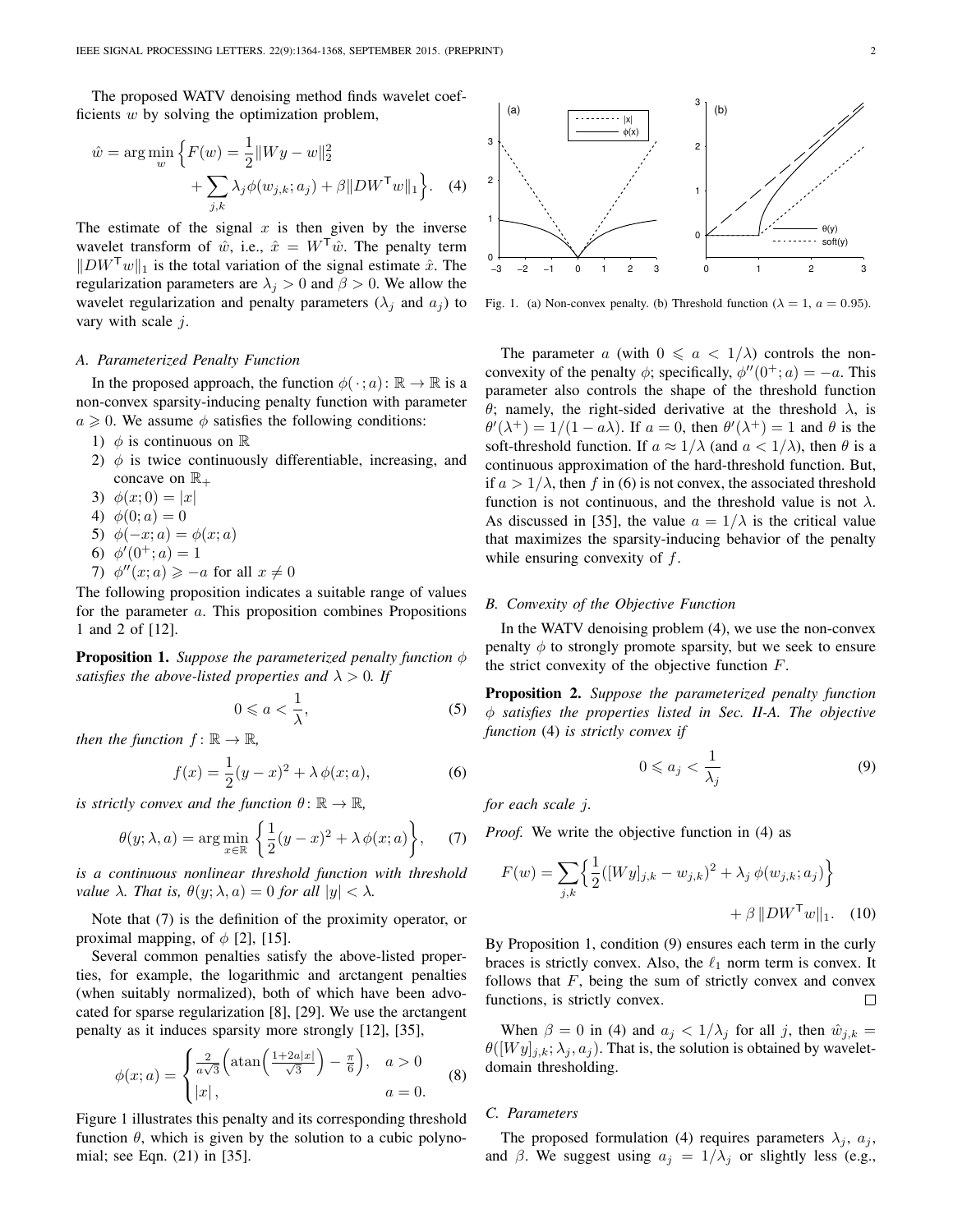$0.95/\lambda_i$ ) to maximally induce sparsity while keeping F convex. To set  $\lambda_j$  and  $\beta$ , we consider separately the special cases of (*i*)  $\beta = 0$  and (*ii*)  $\lambda_i = 0$  for all *j*. In case (*i*), problem (4) reduces to pure wavelet denoising, for which we presume suitable parameters, denoted  $\lambda_j^W$ , are known. In case (*ii*), problem (4) reduces to pure TV denoising, for which we presume a suitable parameter, denoted  $\beta^{TV}$ , is known. We suggest setting

$$
\lambda_j = \eta \lambda_j^{\mathsf{W}}, \quad \beta = (1 - \eta) \beta^{\mathsf{TV}}, \tag{11}
$$

where  $0 < \eta < 1$  controls the relative weight of wavelet and TV regularization. We further suggest the smaller range of  $0.9 < \eta < 1.0$ , so that TV regularization makes a relatively minor adjustment of the wavelet solution, to reduce spurious noise spikes and pseudo-Gibbs' phenomena.

In this work, we set the wavelet thresholds  $\lambda_j^{\mathsf{W}} = 2.5\sigma_j$ , where  $\sigma_j^2$  denotes the noise variance in wavelet scale j. For an undecimated wavelet transform satisfying (2), we have  $\sigma_j =$  $\sigma/2^{j/2}$  where  $\sigma^2$  is the noise variance in the signal domain. For pure TV denoising, we use  $\beta^{\text{TV}} = \sqrt{N} \sigma / 4$  in accordance with [17]. Therefore, we suggest using √

$$
\lambda_j = 2.5 \eta \sigma / 2^{j/2}, \quad \beta = (1 - \eta) \sqrt{N} \sigma / 4, \quad (12)
$$

with a nominal value of  $\eta = 0.95$ . Additionally, we omit regularization of low-pass wavelet coefficients.

## III. OPTIMIZATION ALGORITHM

To solve the WATV denoising problem (4) we use the split augmented Lagrangian shrinkage algorithm (SALSA) [1] which in turn is based on the alternating direction method of multipliers (ADMM) [6], [22]. Proximal methods (e.g., Douglas-Rachford) could also be used [15]. We assume that  $a_i$  satisfies (9) for each j, so that F is strictly convex.

With variable splitting, problem (4) is expressed as a constrained problem,

$$
\arg\min_{u,w} g_1(w) + g_2(u)
$$
  
subject to  $u = w$ , (13)

where

$$
g_1(w) = \frac{1}{2} ||Wy - w||_2^2 + \sum_{j,k} \lambda_j \, \phi(w_{j,k}; a_j)
$$
 (14a)

$$
g_2(u) = \beta \|DW^\mathsf{T} u\|_1. \tag{14b}
$$

Both  $g_1$  and  $g_2$  are strictly convex, hence we may utilize the convergence theory of [22]. Even though  $\phi$  is non-convex, the function  $g_1$  is strictly convex because  $a_i$  satisfies (9).

The augmented Lagrangian is given by

$$
L(w, u, \mu) = g_1(w) + g_2(u) + \frac{\mu}{2} ||u - w - d||_2^2.
$$
 (15)

The solution of (13) can be found by iteratively minimizing with respect to  $w$  and  $u$  alternately, as proven in [22]. Thereby, we obtain an iterative algorithm to solve (4), where each iteration consists of three steps:

$$
w = \arg\min_{w} \left\{ g_1(w) + \frac{\mu}{2} ||u - d - w||_2^2 \right\},\tag{16a}
$$

$$
u = \arg\min_{u} \left\{ g_2(u) + \frac{\bar{\mu}}{2} ||u - d - w||_2^2 \right\},\tag{16b}
$$

$$
d = d - (u - w), \tag{16c}
$$

for some  $\mu > 0$ . We initialize  $u = Wy$  and  $d = 0$ . Note that both (16a) and (16b) are strictly convex. (Sub-problem (16a) is strictly convex because  $a_i$  satisfies (9).)

Sub-problem (16a) can be solved exactly and explicitly. Combining the quadratic terms, (16a) may be expressed as

$$
w = \arg \min_{w} \sum_{j,k} \left\{ \frac{1}{2} (p_{j,k} - w_{j,k})^2 + \frac{\lambda_j}{\mu + 1} \phi(w_{j,k}; a_j) \right\},\,
$$

where  $p = (Wy + \mu(u - d)) / (\mu + 1)$ . Since this problem is separable, it can be further written as

$$
w_{j,k} = \arg\min_{v \in \mathbb{R}} \left\{ \frac{1}{2} (p_{j,k} - v)^2 + \frac{\lambda_j}{\mu + 1} \phi(v; a_j) \right\}, \quad (17)
$$

for each  $j$  and  $k$ . This is the same form as (6). Consequently, the solution to sub-problem (16a) is given by

$$
w_{j,k} = \theta\left(p_{j,k}; \frac{\lambda_j}{\mu+1}, a_j\right) \tag{18}
$$

where  $\theta$  is the threshold function (7).

Sub-problem (16b) can also be solved exactly. We use properties of proximity operators to express (16b) in terms of a TV denoising problem [15]. In turn, the TV denoising problem can be solved exactly by a fast finite-time algorithm [16]. Define function q as

$$
q(v) = \arg\min_{u} \left\{ \beta \| DW^{\mathsf{T}} u \|_1 + \frac{\mu}{2} \| u - v \|_2^2 \right\} \tag{19}
$$

$$
= \arg\min_{u} \left\{ \psi(W^{\mathsf{T}}u) + \frac{1}{2} ||u - v||_2^2 \right\}
$$
 (20)

$$
= \arg\min_{u} \left\{ h(u) + \frac{1}{2} ||u - v||_2^2 \right\}
$$
 (21)

$$
= \operatorname{prox}_{h}(v) \tag{22}
$$

$$
= v + W(\text{prox}_{\psi}(W^{\mathsf{T}}v) - W^{\mathsf{T}}v)
$$
\n(23)

where

$$
\psi(x) = \frac{\beta}{\mu} \|Dx\|_1, \quad h(u) = \psi(W^{\mathsf{T}}u), \tag{24}
$$

and where we have used the 'semi-orthogonal linear transform' property of proximity operators to obtain (23) from (22), which depends on (2). See Table 1.1 and Example 1.7.4 in [15], and see [9], [33] for details. Note that

$$
\text{prox}_{\psi}(W^{\mathsf{T}}v) = \arg\min_{x} \left\{ \psi(x) + \frac{1}{2} ||x - W^{\mathsf{T}}v||_2^2 \right\} \quad (25)
$$

$$
= \arg\min_{x} \left\{ \frac{\beta}{\mu} ||Dx||_1 + \frac{1}{2} ||x - W^{\mathsf{T}}v||_2^2 \right\}
$$

$$
= \text{tvd}(W^{\mathsf{T}}v, \ \beta/\mu) \quad (26)
$$

is total variation denoising. We use the fast finite-time exact software of [16]. Hence, (16b) can be implemented as

$$
v = d + w \tag{27}
$$

$$
u = v + W(\text{tvd}(W^{\mathsf{T}}v, \beta/\mu) - W^{\mathsf{T}}v). \tag{28}
$$

Hence, solving problem (4) by (16a)-(16c), consists of iteratively thresholding (18) [to solve (16a)] and performing total variation denoising (28) [to solve (16b)]. Table I summarizes the whole algorithm. Each iteration involves one wavelet transform, one inverse wavelet transform, and one total variation denoising problem. (The term  $Wy$  in the algorithm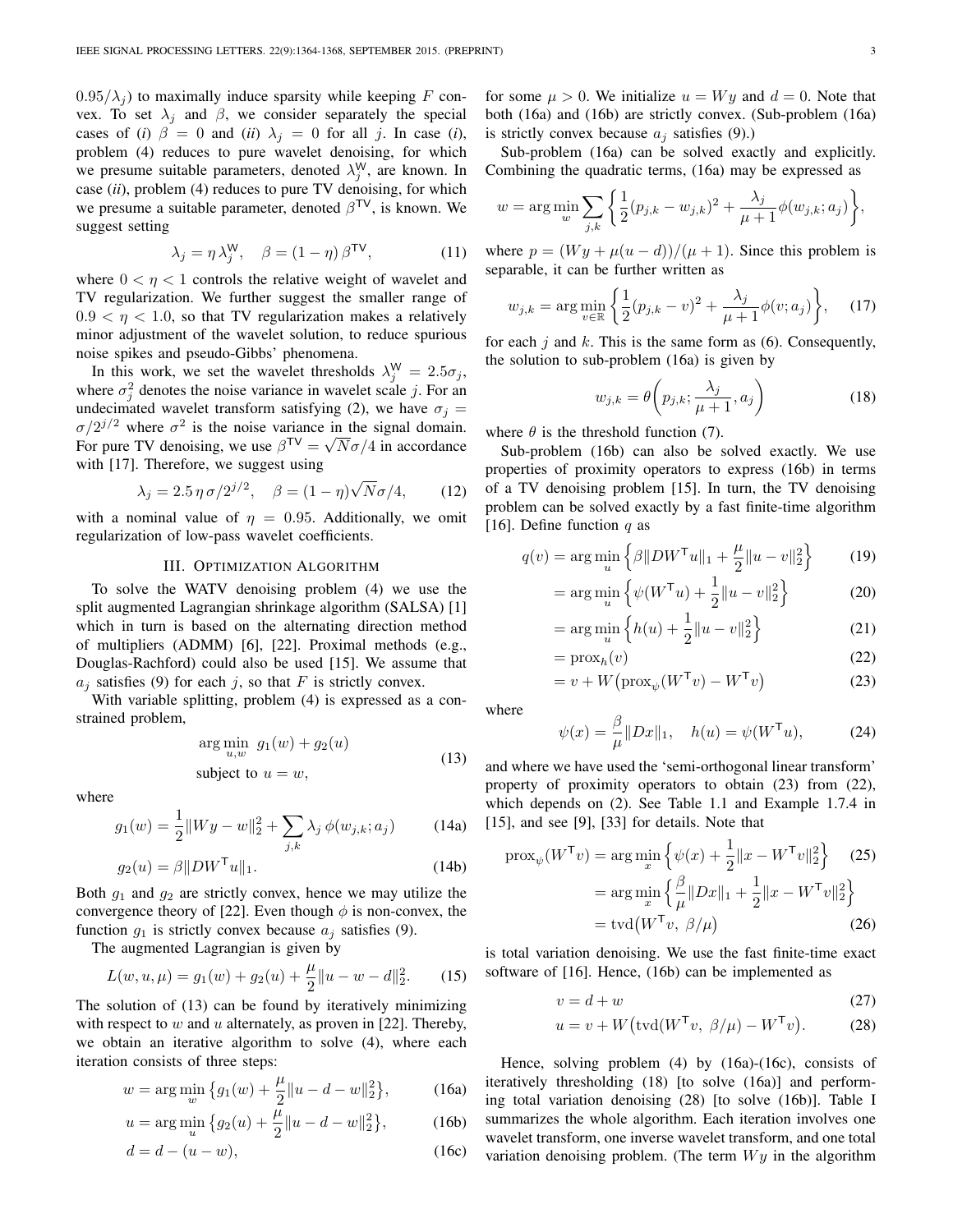TABLE I ITERATIVE ALGORITHM FOR WATV DENOISING (4).

| Input: $y, \lambda_i, \beta, \mu$                                     |
|-----------------------------------------------------------------------|
| Initialization: $u = Wy$ , $d = 0$                                    |
| $a_i = 1/\lambda_i$                                                   |
| Repeat:                                                               |
| $p = (Wy + \mu(u - d)) / (\mu + 1)$                                   |
| $w_{i,k} = \theta(p_{i,k}; \lambda_i/(\mu+1), a_i)$ for all j, k      |
| $v = d + w$                                                           |
| $u = v + W(\text{tvd}(W^{\mathsf{T}}v, \beta/\mu) - W^{\mathsf{T}}v)$ |
| $d = d - (u - w)$                                                     |
| Until convergence                                                     |
| Return: $x = W^{\mathsf{T}}w$                                         |

TABLE II AVERAGE RMSE FOR DENOISING EXAMPLE

| $\sigma$ | Thresholding | Two-step WATV | Proposed WATV |
|----------|--------------|---------------|---------------|
| 1.0      | 0.44         | 0.39          | 0.37          |
| 2.0      | 0.81         | 0.69          | 0.67          |
| 4.0      | 1.54         | 1.44          | 1.28          |
| 8.0      | 2.90         | 2.75          | 2.46          |
| 16.0     | 5.25         | 4.77          | 4.19          |

may be precomputed.) Since both minimization problems, (16a) and (16b), are solved exactly, the algorithm is guaranteed to converge to the unique global minimizer according to the convergence theory of [22].

## IV. EXAMPLE

We illustrate the proposed WATV denoising algorithm using noisy data of length 1024 (Fig. 2a), generated by Wavelab (http://www-stat.stanford.edu/%7Ewavelab/), with AWGN of  $\sigma = 4.0$ . We use a 5-scale undecimated wavelet transform with two vanishing moments. Hard-thresholding (with  $\lambda_j^{\mathsf{W}} = 2.5\sigma_j$ ) results in noise spikes due to wavelet coefficients exceeding the threshold (Fig. 2b). Two-step WATV denoising [19] (wavelet hard-thresholding followed by TV optimization of coefficients thresholded to zero) does not correct noise spikes due to noisy coefficients that exceed the threshold, so we use higher thresholds of  $\sigma_j \sqrt{2 \log N}$  to avoid noise spikes from occurring in the first step. The result (Fig. 2c) is relatively free of noise spikes and psuedo-Gibbs oscillations.

The proposed WATV algorithm [with parameters (12),  $\eta$  = 0.95, and  $a_i = 1/\lambda_i$  is resistant to spurious noise spikes, preserves sharp discontinuities, and results in a lower rootmean-square-error (RMSE) (Fig. 2d). The proposed algorithm was run for 20 iterations in a time of 0.15 seconds using Matlab 7.14 on a MacBook Air (1.3 GHz CPU).

Table II shows the RMSE for several values of the noise standard deviation  $(\sigma)$  for each method. Each RMSE value is obtained by averaging 20 independent realizations. The higher RMSE of two-step WATV appears to be due to distortion induced by the greater threshold value.



Fig. 2. (a) Simulated data. (b) Wavelet denoising (hard-thresholding). (c) Two-step WATV denoising [19]. (d) Proposed WATV denoising.

#### V. CONCLUSION

Inspired by [18], [19], this paper describes a wavelet-TV (WATV) denoising method that is relatively free of artifacts (pseudo-Gibbs oscillations and noise spikes) normally introduced by simple wavelet thresholding. The method is formulated as an optimization problem incorporating both wavelet sparsity and TV regularization. To strongly induce wavelet sparsity, the approach uses parameterized non-convex penalty functions. Proposition 2 gives the critical parameter value to maximally promote wavelet sparsity while ensuring convexity of the objective function as a whole. A fast iterative implementation is derived. We expect the approach to be useful with transforms other than the wavelet transform, provided they satisfy the Parseval frame property (2).

#### ACKNOWLEDGMENT

The authors gratefully acknowledge constructive comments by anonymous reviewers. In particular, a reviewer noted that (16b) can be expressed explicitly in terms of total variation denoising, an improvement upon the inexact solution in the original manuscript.